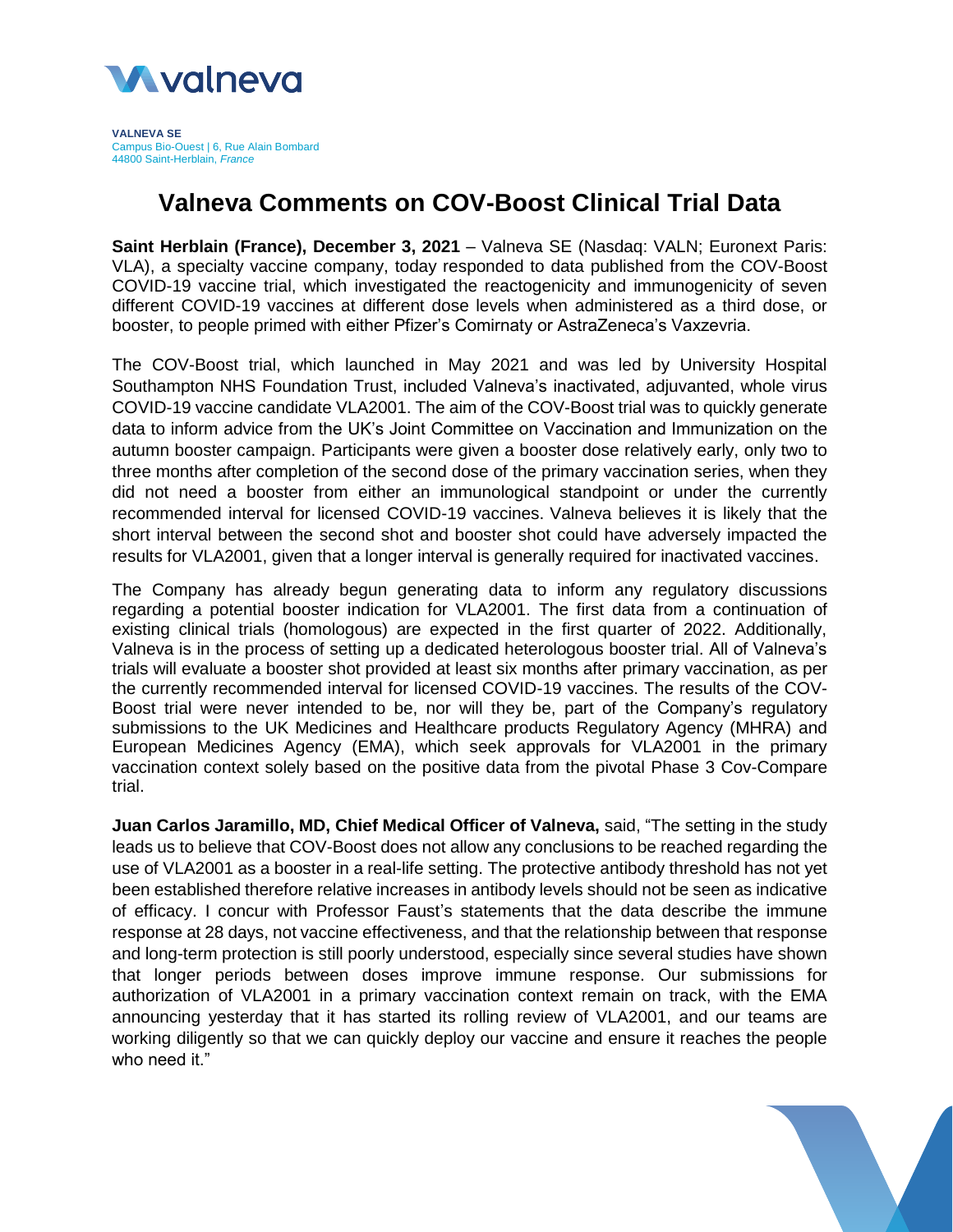

On October 18, 2021, Valneva announced positive topline results from Cov-Compare, the pivotal Phase 3 comparative immunogenicity trial of VLA2001. VLA2001 demonstrated superiority in terms of neutralizing antibody titer levels against the active comparator vaccine, AstraZeneca's AZD1222, as well as non-inferiority in terms of seroconversion rates and a significantly better tolerability profile. The Company commenced rolling submission for initial approval of VLA2001 with the MHRA on August 23, 2021 and rolling review with the EMA on December 2 and will continue to work very closely with those authorities to complete their review process.

Valneva announced on November 23, 2021 that the European Commission signed an agreement for the Company to supply up to 60 million doses of VLA2001 over two years including 24.3 million doses in 2022. Delivery of the vaccine is currently expected to begin in April 2022, subject to approval by the EMA.

# **About VLA2001**

VLA2001 is currently the only whole virus, inactivated, adjuvanted vaccine candidate against COVID-19 in clinical trials in Europe. It is intended for active immunization of at-risk populations to prevent carriage and symptomatic infection with COVID-19 during the ongoing pandemic and potentially later for routine vaccination including addressing new variants. VLA2001 may also be suited for boosting, as repeat booster vaccinations have been shown to work well with whole virus inactivated vaccines. VLA2001 is produced on Valneva's established Vero-cell platform, leveraging the manufacturing technology for Valneva's licensed Japanese encephalitis vaccine, IXIARO® . VLA2001 consists of inactivated whole virus particles of SARS-CoV-2 with high Sprotein density, in combination with two adjuvants, alum and CpG 1018. This adjuvant combination has consistently induced higher antibody levels in preclinical experiments than alum-only formulations and shown a shift of the immune response towards Th1. CpG 1018 adjuvant, supplied by Dynavax Technologies Corporation (Nasdaq: DVAX), is a component of the US FDA- and EMA-approved HEPLISAV-B<sup>®</sup> vaccine. The manufacturing process for VLA2001, which has already been upscaled to final industrial scale, includes chemical inactivation to preserve the native structure of the S-protein. VLA2001 is expected to conform with standard cold chain requirements (2 degrees to 8 degrees Celsius).

#### **About Valneva SE**

Valneva is a specialty vaccine company focused on the development and commercialization of prophylactic vaccines for infectious diseases with significant unmet medical need. The Company takes a highly specialized and targeted approach to vaccine development and then applies its deep understanding of vaccine science to develop prophylactic vaccines addressing these diseases. Valneva has leveraged its expertise and capabilities both to successfully commercialize two vaccines and to rapidly advance a broad range of vaccine candidates into and through the clinic, including candidates against Lyme disease, the chikungunya virus and COVID-19.

## **Valneva Investor and Media Contacts**

Laetitia Bachelot-Fontaine VP, Global Communications and European Investor Relations M +33 (0)6 4516 7099 investors@valneva.com

Joshua Drumm, Ph.D. VP, Global Investor Relations M +001 917 815 4520 joshua.drumm@valneva.com